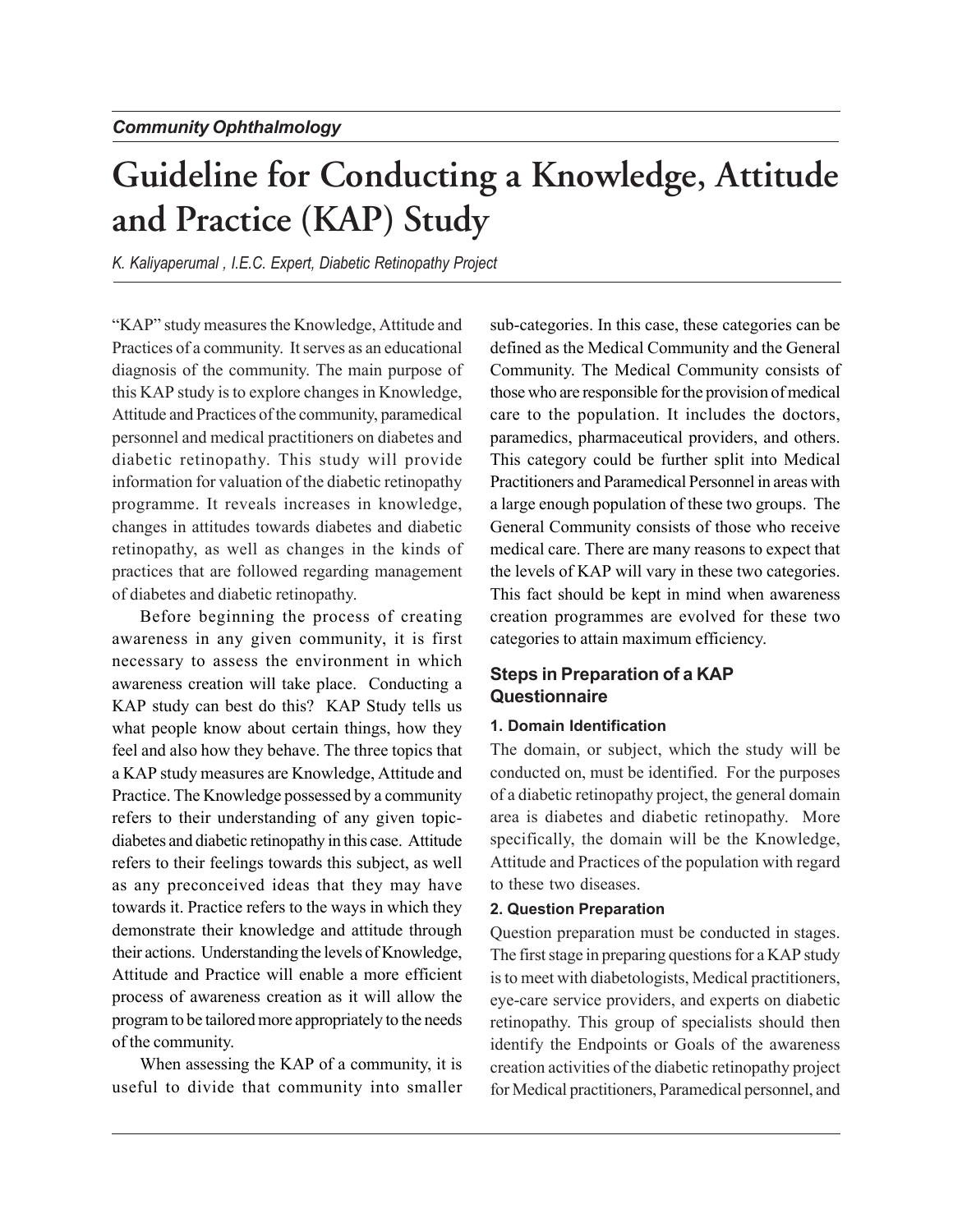Community members. Questions should be prepared to test all three areas of the study, Knowledge, Attitude, and Practices.

Questions included in the Knowledge section should be designed to test the knowledge of respondents on diabetes and diabetic retinopathy. These should be open-ended questions, without multiple-choice answers provided as this can result in guessing and therefore give a false impression of the knowledge of the population. Questions should cover the following topics:

- Epidemiology of diabetes
- Progress of diabetes
- Symptoms of diabetes
- Diagnosis of diabetes
- Treatment options for diabetes
- Risk factors for diabetic retinopathy
- Treatment options for diabetic retinopathy

Questions included in the Attitude section should be designed to gauge the prevailing attitudes, beliefs and misconceptions in the population about these diseases. This could be most effectively done using a different strategy. Statements should be provided, and respondents should be asked to indicate the extent to which they agree with those statements, on a pre-determined scale (strongly disagree, moderately disagree, neutral, moderately agree, strongly agree). These questions should cover the following topics:

- Demography
- Follow-up procedure and importance
- Importance, significance, and severity of diabetes
- Importance of referral
- Health seeking behavior

Questions included in the Practice section should be designed to assess the practices of the population with regard to these two diseases. These should be open-ended questions like those asked in the Knowledge section, to prevent false information as a result of guessing. These questions should cover the following topics:

- **Intervention**
- Counselling services
- Referral practices
- · Diabetic management
- Continuing Medical Education (CME)

#### **3) Validation of questions**

Once the questions for the study are prepared they must be validated. This validation should be aimed at assessing their ease of comprehension, relevance to their intended topics, effectiveness in providing useful information, and the degree to which the questions are interpreted and understood by different individuals.

Validation should be conducted by a pre-testing on a small group of representatives of the population. The questionnaire should be tested on approximately 10 members of each of the following groups: Medical Officers and General Practitioners, Paramedical Personnel, and Community Members, including both diabetes and non-diabetes.

Once this small group has completed the questionnaire the results should be analyzed. This analysis should validate the degree to which the questions were properly understood or misunderstood, the degree to which individuals within a group interpreted the questions differently, the effectiveness of the questions in soliciting the proper information, and any areas of information which were neglected by the proposed questionnaire.

Once analysis has been completed the questions should be modified if necessary to reflect the results of the pre-testing. This will result in the final version of the KAP questionnaire.

## **Conducting a KAP Study**

The first step in conducting a KAP study is the selection of the sample to which the survey will be given. The sample should be sufficiently large so as to represent the population without being so large that the data collection and analysis is prohibitively difficult. In choosing a sample size be careful to take into account that some of those selected may be difficult or impossible to contact, or unwilling to participate in the study. A sample size of approximately 200 individuals from each group will suffice as long as care is taken to ensure that the response rate is reasonably high.

As mentioned previously, division of the population into smaller categories is typically desirable as differing groups in the community have different